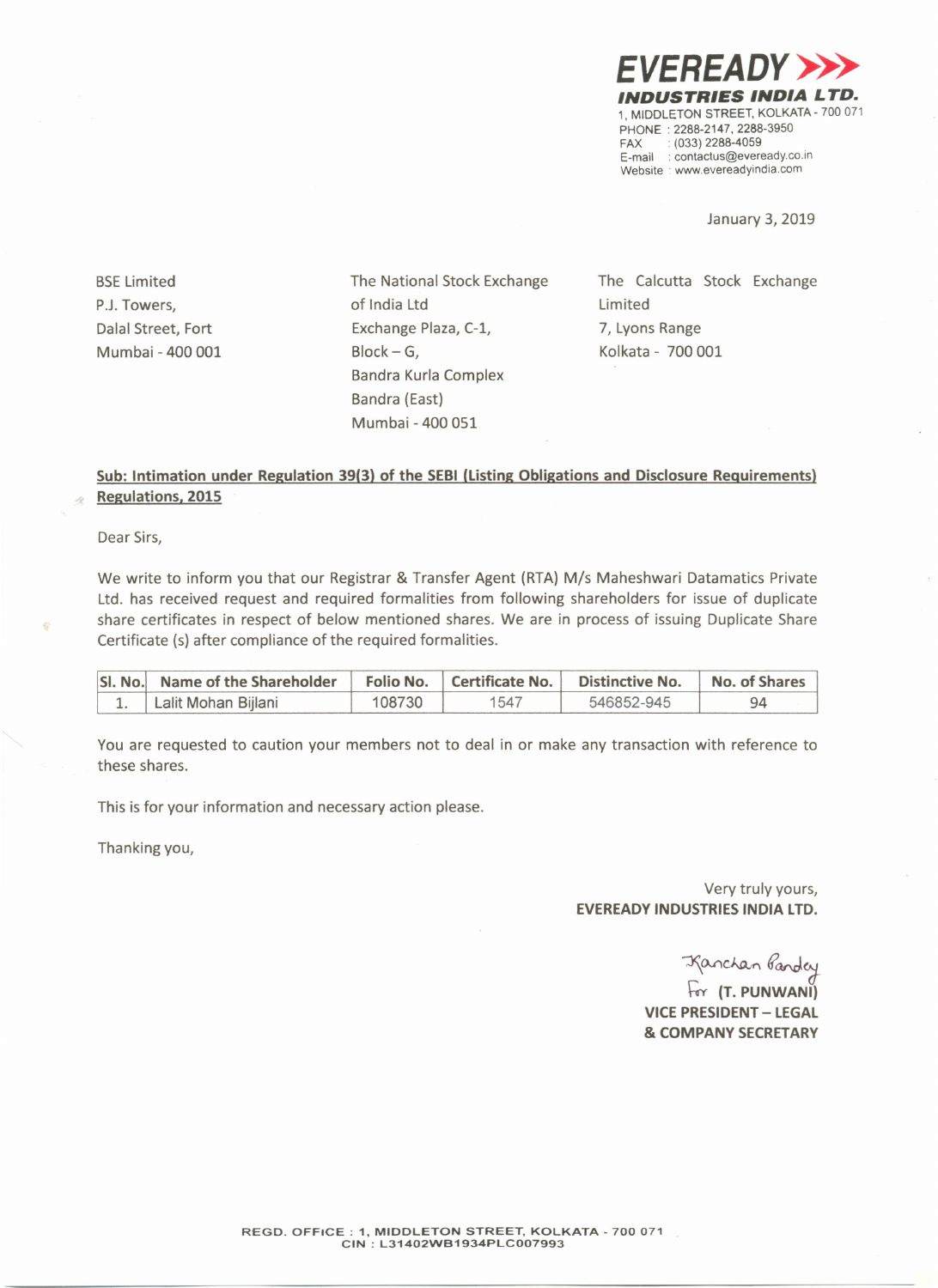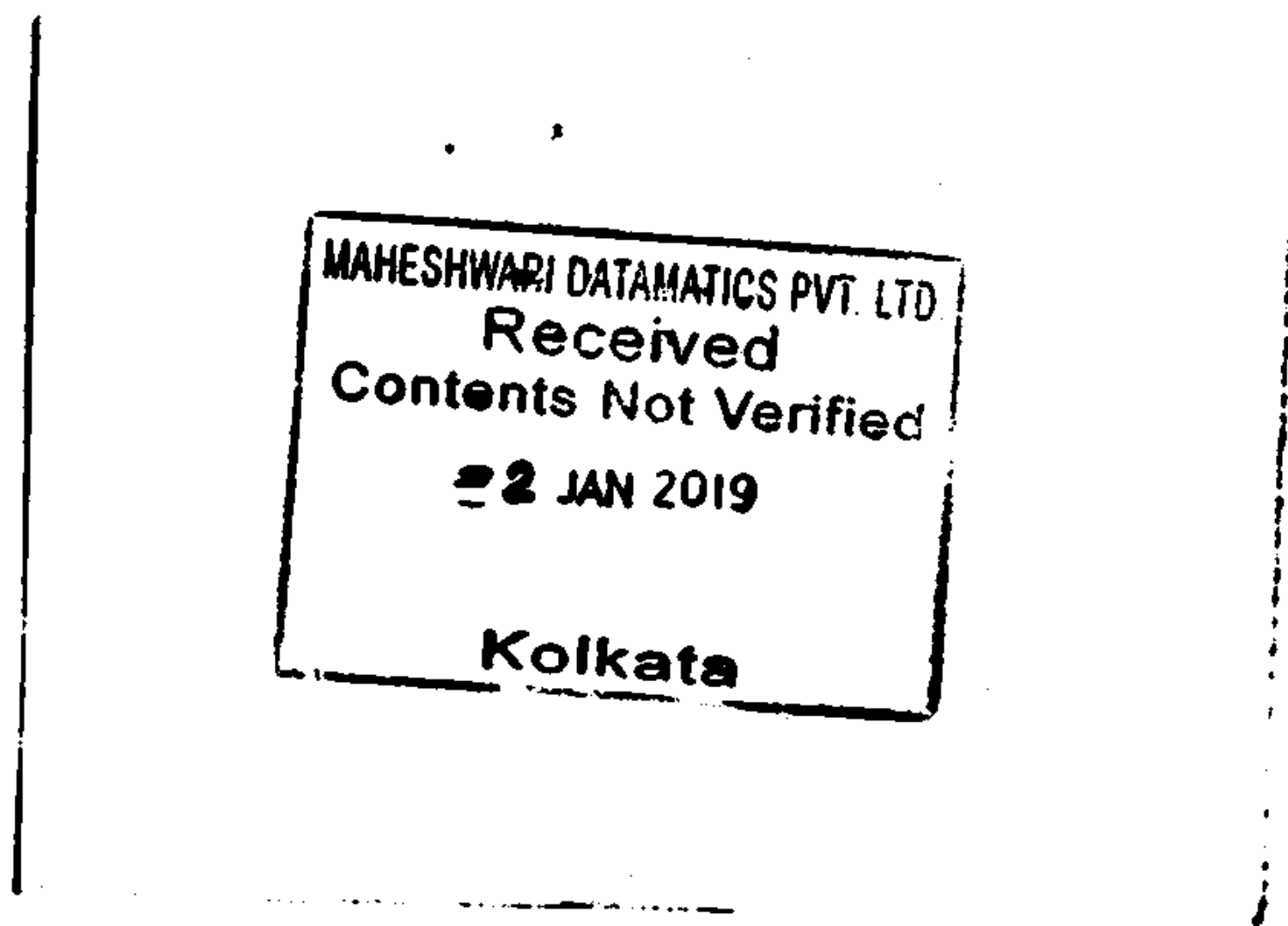## 30/11/2018

From, Lalit Mohan Bijlani **Adibaba** No. 16, Road Gazdar Estate Santacruz (West) **Bombay - 400054** 

To. **Maheshwari Datamatics Pvt. Ltd.** 23, R N Mukherjee Road, 5th Floor, Kolkata - 700 001 Phone (033) 2248-2248, 2243-5029/5809 Fax-(033) 22484787

Dear Sir/Madam.

**Issuance of New Share Certificate - Eveready Industries India Ltd** 

Ref - Folio No - 108730 Quantity - 94.

I, Lalit Mohan Bijalani hold 94 shares of Eveready Industries India Ltd bearing Folio no -108730. The share certificate seems to be misplaced. Kindly request you for the procedure to apply for the new share certificate/s.

We have enclosed the following documents for issuance of share certificate(s).

- 1. Copy of the id proof and address proof (Self-attested)
- 2. Copy of the Pan Card (Self Attested)
- 3. Signature attestation

**Regards & Thanks** 

**Billani**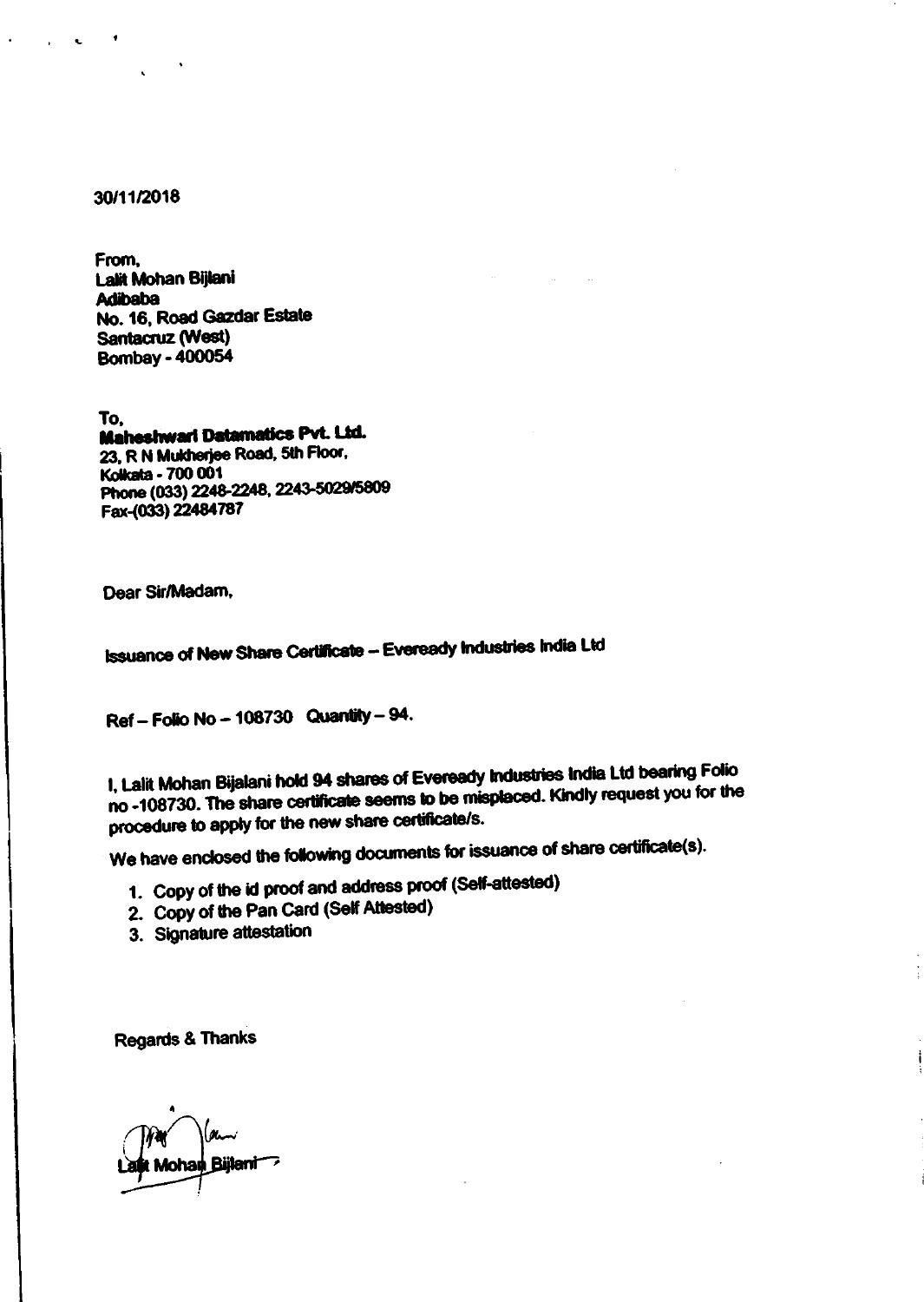Maheshwari Datamatics Pvt Ltd. (Unit: Eveready Industries India Ltd.) 23 R. N. Mukherjee Road, 5<sup>th</sup> Floor **Kolkata - 700001** 

Dear Sirs,

## **Bank details/PAN/Email address etc. Registration Form**

I/We give my/our consent to update the following details in your records for effecting payment of dividend and sending other communications by electronic means in compliance with Circulars as referred to in your letter dated 13th July 2018:

|                | Registered Folio No./No. of Shares held    | (94 Quantity<br>Folio No 108730                                   |  |  |
|----------------|--------------------------------------------|-------------------------------------------------------------------|--|--|
| $\overline{2}$ | Name of the Sole/First Shareholder         | LALIT MOHAN BIJCANI                                               |  |  |
|                | Address of the Sole/First Shareholder*     | BOI 802, ADIBABA<br>16 TH ROAD.<br>SANTACEUZIW) NILMBANSY         |  |  |
| 4              | <b>Bank's Name</b>                         | STANDARD CHARTSACD BANK                                           |  |  |
| s              | Branch's Name, Address and Phone No.       | 65-F, VITHALBHAI PATEL ROAD<br>SANTACRUZ (WEST)<br>MUMBAI -400054 |  |  |
| 6              | <b>Bank Account No.</b>                    | 23710051519                                                       |  |  |
| 7              | Bank Account Type (SB/Current/Cash Credit) | $S$ AVINGS                                                        |  |  |
| 8              | <b>IFS Code</b>                            | $SCB$ $Loo36056$                                                  |  |  |
| 9.             | 9-Digit MICR Code                          | 400036014                                                         |  |  |
| 10             | Shareholder's Email Id                     | lalitbillance hotmail com                                         |  |  |
| $11^{\circ}$   | <b>Shareholder's Contact No.</b>           |                                                                   |  |  |

I/We agree to avail the National Automated Clearing House (NACH) facility in respect of payment of dividend to me by the Company.

I/We hereby declare that the particulars given above are correct and complete.

| Particulars | Name of Shareholder(s)         | PAN        |  |     |
|-------------|--------------------------------|------------|--|-----|
|             | Sole/First LALIT MOHAN BIJLANI | AEQPB7779H |  | سما |
|             |                                |            |  |     |

**Attestation by Bank (with Seal)** (Signature, Name of Official, Designation and Employee Code No.)

| rticulars             | Name of joint holder(s) | <u>PAN</u> |    |
|-----------------------|-------------------------|------------|----|
| l <sup>st</sup> Joint |                         |            | ww |
| <b>Holder</b>         |                         |            |    |
| $2nd$ Joint           |                         |            |    |
| <b>Holder</b>         |                         |            |    |

Date:

Place:

Original cancelled cheque leaf/attested copy of bank passbook showing name of Account End. Holder and copy of self-attected PAN Card(s).

\*Re: Change in address, a copy of valid address proof is also mac



To: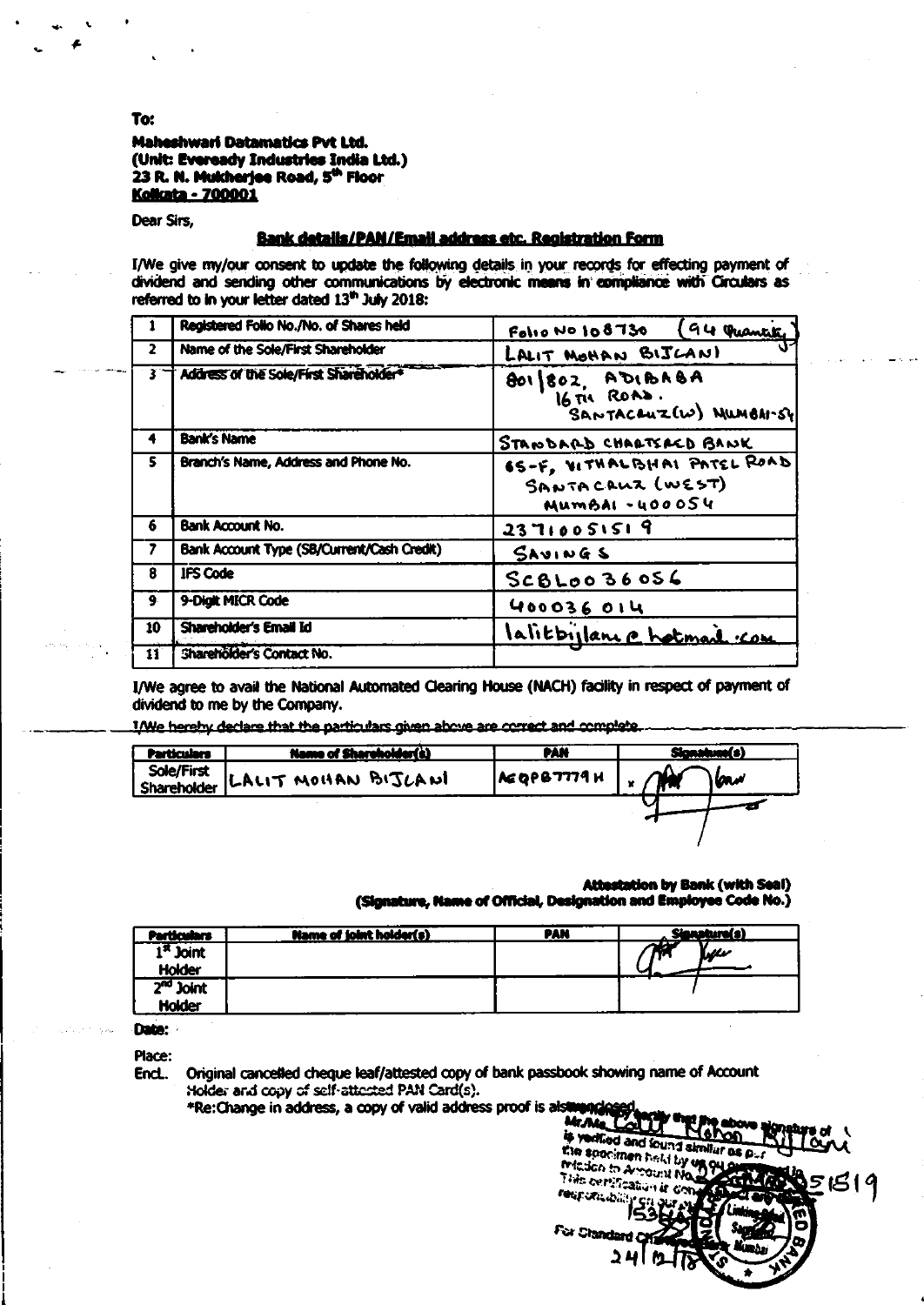

 $\ddot{\phantom{1}}$